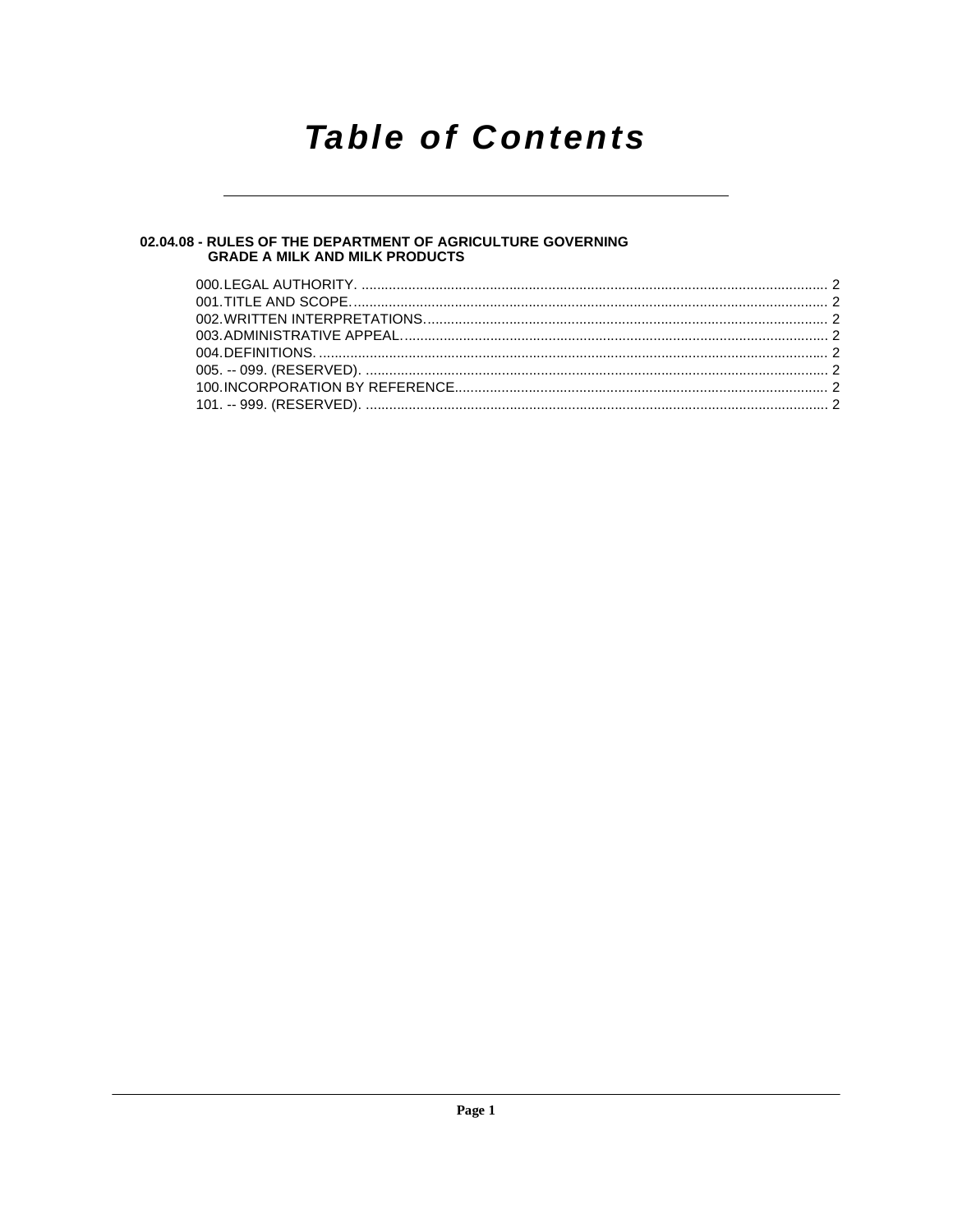#### **IDAPA 02 TITLE 04 Chapter 08**

# **02.04.08 - RULES OF THE DEPARTMENT OF AGRICULTURE GOVERNING GRADE A MILK AND MILK PRODUCTS**

# <span id="page-1-1"></span><span id="page-1-0"></span>**000. LEGAL AUTHORITY.**

This chapter is adopted under the legal authority of Title 37, Chapter 4, Idaho Code. (4-8-94)

#### <span id="page-1-2"></span>**001. TITLE AND SCOPE.**

The title of this chapter is "Rules of the Department of Agriculture Governing Grade A Milk and Milk Products". This chapter has the following scope: These rules shall govern procedures for the production, manufacture, distribution, handling, storage, quality and sale of Grade A Milk and Milk Products. The official citation of this chapter is IDAPA 02.04.08.000 et. seq. For example, this Section's citation is IDAPA 02.04.08.001. (4-8-94) chapter is IDAPA 02.04.08.000 et. seq. For example, this Section's citation is IDAPA 02.04.08.001.

#### <span id="page-1-3"></span>**002. WRITTEN INTERPRETATIONS.**

There are no written interpretations of these rules. (4-8-94)

#### <span id="page-1-4"></span>**003. ADMINISTRATIVE APPEAL.**

There is no provision for administrative appeals before the Department of Agriculture under this chapter. (4-8-94)

# <span id="page-1-9"></span><span id="page-1-5"></span>**004. DEFINITIONS.**

The definitions for this chapter are those definitions found in the Grade A Pasteurized Milk Ordinance, 1993 Revision as amended.  $(4-8-94)$ 

### <span id="page-1-6"></span>**005. -- 099. (RESERVED).**

# <span id="page-1-10"></span><span id="page-1-7"></span>**100. INCORPORATION BY REFERENCE.**

<span id="page-1-12"></span>**01. Title Of Documents**. The Idaho Department of Agriculture incorporates by reference and adopts as its own, the "Grade A Pasteurized Milk Ordinance," 1993 Revision as amended, Recommendations of the United States Public Health Service/Food and Drug Administration. (4-8-94)

<span id="page-1-11"></span>**02. Location Of Documents**. Copies of this publication are available from the Milk Safety Branch, Food and Drug Administration, Public Health Service, US Department of Health and Human Services, 200 'C' St., S.W., Washington, D.C. 20204 and through the Department of Administration, Office of the Rules Coordinator, located at 650 West State Street. Boise, Idaho 83720. (4-8-94) located at 650 West State Street, Boise, Idaho 83720.

# <span id="page-1-8"></span>**101. -- 999. (RESERVED).**